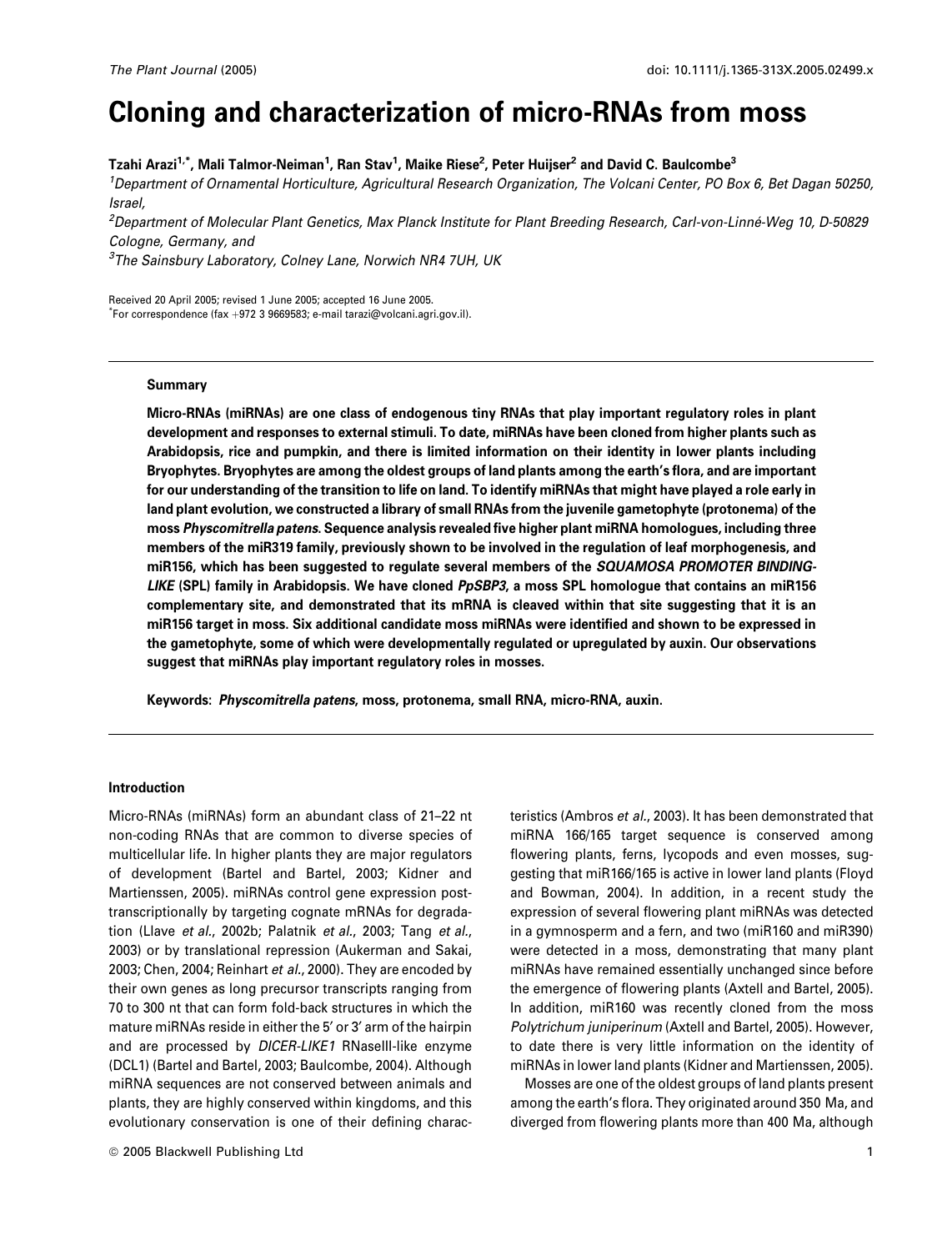subsequently they have evolved little by comparison with the fossil record (Cove et al., 1997). Insight into the molecular biology of mosses has come mainly from the studies of the model monoecious moss Physcomitrella patens (Bryophyta, Musci, Funariaceae) (Cove, 2000), in which efficient homologous recombination allows targeted gene disruption for the study of individual gene function (Schaefer and Zryd, 1997). The moss life cycle is dominated by a haploid gametophyte that is characterized by two distinct developmental stages: the protonema, a filamentous network of chloronemal and caulonemal cells that develop by apical growth and cell division of apical and subapical cells; and the gametophore or leafy shoot, which differentiates by caulinary growth from a simple apical meristem, the bud (Reski, 1998).

In this study we cloned and sequenced a small RNA (sRNA) library from P. patens protonema. Our results show that a complex set of sRNAs exists in moss, including at least five higher plant miRNA homologues and several candidate miRNAs unique to moss.

## **Results**

## Cloning and sequence analysis of sRNAs from Physcomitrella patens protonemata

The goal of this study was to identify and characterize miRNAs from the moss P. patens. We therefore constructed a library of sRNA species from the gametophyte juvenile phase, represented by 7–15-day-old protonemata grown on a minimal medium supplemented with  $NH_{4}$ -tartrate as a nitrogen source. Under these growth conditions, the protonema is undifferentiated and composed mainly of chloronemal cells (Reski, 1998) (Figure 1a). Small RNAs (15-30 bp) were recovered from approximately 700  $\mu$ g total protonemal RNA by size fractionation on denaturing polyacrylamide gels, eluted from gel, ligated to 5' and 3' adapters, amplified, restricted by EcoRI and Ncol, cloned into pGEMT-Easy EcoRI/NcoI sites and sequenced. A total of 127 insert-containing clones, randomly selected from the library, were sequenced yielding 234 sRNA sequences, of which 137 were unique and 20 were represented in the library by more than one clone. To identify the putative origin of cloned sequences, a BLASTN search was performed against the P. patens public expressed sequence tag (EST) database (http://moss.nibb.ac.jp/blast/blast.html) and the National Center for Biotechnology Information (NCBI) non redundant (nr) database. This search revealed that 46 sequences (29.2%) had significant homology to rRNA and tRNA, and 11 sequences (7%) were identical to parts of the P. patens chloroplast genome (Sugiura et al., 2003). These sequences were not analysed further. From the remaining 100 sRNA sequences (Table S1), Pp\_39 was identical to Arabidopsis MIR319b; Pp\_71 was identical to an intergenic region from chromosome 11 of rice; and nine sRNAs corresponded to a



Figure 1. Sequence analysis of Physcomitrella patens small RNAs. (a) Bright-field microscopic image of 7-day-old protonema enriched in chloronema that was used for sRNA isolation. Cell boundaries marked by arrows.

moss EST or contig (Table 1). Size distribution of the nonredundant sRNA set ranged from 15 to 24 nt, although the vast majority contained 20–24 nt, with the 21 nt size most abundant (Figure 1b). The majority of the 20–23 nt sequences (Figure 1b) had a uridine at the 5' terminus, as in most miRNAs from higher plants (Bartel and Bartel, 2003).

BLASTN search against the miRNA Registry (Ambros et al., 2003) and the Arabidopsis thaliana Small RNA Project database (http://asrp.cgrb.oregonstate.edu) identified five miRNA homologues within our non-redundant sRNA set (Table S1). Pp\_7 and Pp\_73 appeared twice each and were identical to Arabidopsis miR390 and miR156, respectively. A group of three related sRNAs: Pp\_38 (Pp-miR319a), Pp\_39 (Pp-miR319b) and Pp\_37 (Pp-miR319c), were almost identical to miR319b except that they had an extra cytosine at their 5¢ end (Figure 2a). We noticed that the Arabidopsis and rice

<sup>(</sup>b) Size distribution and 5' residue of non-redundant sRNA species contained in our library. RNA fragments that were identified as tRNA, rRNA or chloroplast RNA are not included in this analysis.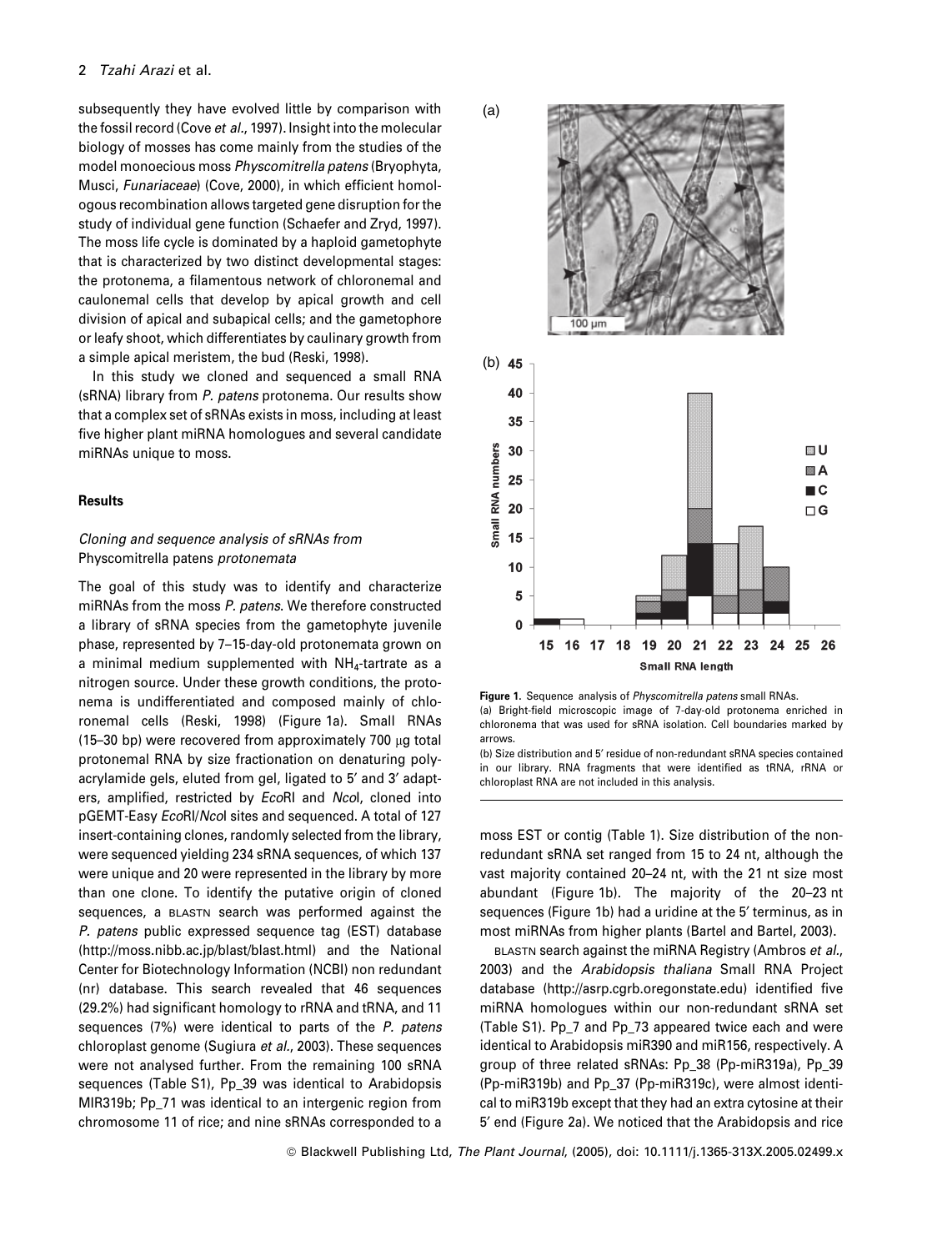|  | Table 1 Physcomitrella patens sRNAs identical to an EST contig |  |  |  |
|--|----------------------------------------------------------------|--|--|--|
|--|----------------------------------------------------------------|--|--|--|

| Small RNA       |                          |             |             | P. patens contig/EST <sup>a</sup> |                              |                                                    |  |
|-----------------|--------------------------|-------------|-------------|-----------------------------------|------------------------------|----------------------------------------------------|--|
| ID              | Sequence                 | Length (nt) | Orientation | ID                                | BLASTX best hit <sup>b</sup> | Best hit annotation                                |  |
| $Pp_5$          | AAGAGGAUAAAGUGUGUCCUAGGG | 24          | Antisense   | Contig12715                       | NS                           |                                                    |  |
| $Pp_1$          | AGGCAGUAGAAGAGCACCGGA    | 21          | Antisense   | BI488366                          | NS                           |                                                    |  |
| $Pp_1$ 19       | AUAUACAACCGAUACAGGAG     | 20          | Antisense   | BI488366                          | NS                           |                                                    |  |
| $Pp_38$         | CUUGGACUGAAGGGAGCUCCC    | 21          | Sense       | Contig3792                        | NS                           |                                                    |  |
| Pp 40           | GACACGCAGACACGCGCGGCC    | 21          | Antisense   | BI488366                          | NS                           |                                                    |  |
| $Pp_57^{\circ}$ | UAGUUACCUCGAAUAUUGGGAGC  | 23          | Sense       | Contig621                         | CAB39733                     | Drosophila retrotransposon<br>Osvaldo              |  |
| $Pp_60$         | UAUGUCCAUUGCAGUUGCAUAC   | 22          | Sense       | Contig10605                       | NS                           | $\overline{\phantom{0}}$                           |  |
| Pp_61           | UCAAGGGAUUGAAGGCAUGG     | 20          | Sense       | Contig12207                       | CAD22096                     | P. patens adenosine<br>5' phosphosulfate reductase |  |
| Pp 95           | UUGCAUGGAGUCUAUGUCUGGA   | 22          | Sense       | AW155950                          | NS                           |                                                    |  |

NS, not significant, E-value > 0.001.

<sup>a</sup> BLASTN search done against the P. patens public EST database.

**b**BLASTX search done against the GeneBank and TAIR databases.

<sup>c</sup>ldentical to an EST except for the first nucleotide.

miR-319b precursors are 100% identical to Pp-miR319b, including an extra cytosine at the 5' end of the mature miR319b sequence. This raises the possibility that a longer miR319 with 5' cytosine may be processed from these precursors, although only the short version has been cloned to date. It also suggests a possible evolutionary relationship between Pp-miR319b and higher plant miR319b. It is noteworthy that Pp-miR319b was the most abundant sRNA in our library, appearing 24 times (10.3%). Sequence alignment revealed four additional groups of sRNAs in our library: the Pp\_89 group, which had seven members and a length of 20– 23 nt (Figure 2b); and the Pp\_27 (Figure 2c); Pp\_60 (Figure 2d); and Pp\_94 (Figure 2e) groups with two members each. Comparison of our sRNA set with the recently cloned sRNA set from the moss P. juniperinum (Axtell and Bartel, 2005) revealed only four identical sequences: Pp\_13, Pp\_31, Pp\_89 and Pp\_95.

To find out whether there were any moss-specific miRNAs in our database, we searched for sequences that, like flowering plant miRNAs, could have been processed from the transcribed (sense) strand of a capped and polyadenylated pri-miRNA. Such pri-miRNAs would appear as noncoding ESTs in which the miRNA region would correspond to a partially double-stranded region (Kurihara and Watanabe, 2004). From the nine sRNA sequences that correspond to a moss EST or contig, six, including the Pp-miR319a, were each 100% identical to an EST contig in the sense polarity (Table 1). BLASTX analysis suggested that three of these ESTs [contig 10605 (Pp\_60); AW155950 (Pp\_95); contig 3972 (Pp-miR319a)], which are predicted to encode no or short open reading frames (ORFs) of unknown function, might represent non-coding pri-miRNA.

Once transcribed, plant pri-miRNAs are processed into miRNA precursor transcripts ranging from 70 to 300 nt with stable hairpin structures in which the mature miRNAs reside in either the 5' or 3' arm (Bartel and Bartel, 2003; Kurihara and Watanabe, 2004). Therefore each EST contig sequence surrounding Pp\_60, Pp\_95 and Pp-miR319a was analysed for its ability to fold into hairpin structures using the MFOLD program (Zuker, 2003). The stability of the resulting secondary structure was tested statistically using the RANDFOLD program (Bonnet et al., 2004). This analysis suggested that sequences of 170, 202 and 120 nt of contig 3972 (Pp-miR319a), contig 10605 (Pp\_60) and EST AW155950 (Pp\_95), respectively, can form stable (RANDFOLD  $= 0.001$ ) fold-back structures, and contain the corresponding sRNA within one arm of the hairpin (Figure 3a), indicating that these sequences are putative miRNA precursors. To test whether Pp 71, which perfectly matched a rice intergenic sequence on chromosome 11 (AC136786:116680-116660), is a putative miRNA, a similar folding analysis was also carried out on 300 bp of AC136786 spanning Pp\_71. This analysis indicated that 94 nt of that sequence can form a stable  $(RANDFOLD = 0.001)$  fold-back structure containing Pp\_71 within one arm of the hairpin (Figure 3b), suggesting that it represents a putative rice miRNA precursor and that Pp\_71 might represent a yet unidentified candidate miRNA in rice. Together our analyses suggest that pri- and pre-miRNAs in moss are similar to those in higher plants, and that Pp\_60, Pp\_71 and Pp\_95 are P. patens candidate miRNAs.

Other sRNAs did not have the characteristics of miRNAs, but instead resembled endogenous siRNAs found in higher plants and other organisms. One sRNA (Pp\_57) was identical in the sense polarity to contig 621 with one mismatch. Contig 621 encodes an ORF that has short but significant similarity (*E* value of 1*E*-06) to a retrotransposon polyprotein from Drosophila, soybean, maize and rice, which might suggest that Pp\_57 represents a transposon-related sRNA. In higher plants, several sRNAs that correspond to transposons have been cloned (Llave et al., 2002a; Yoo et al., 2004).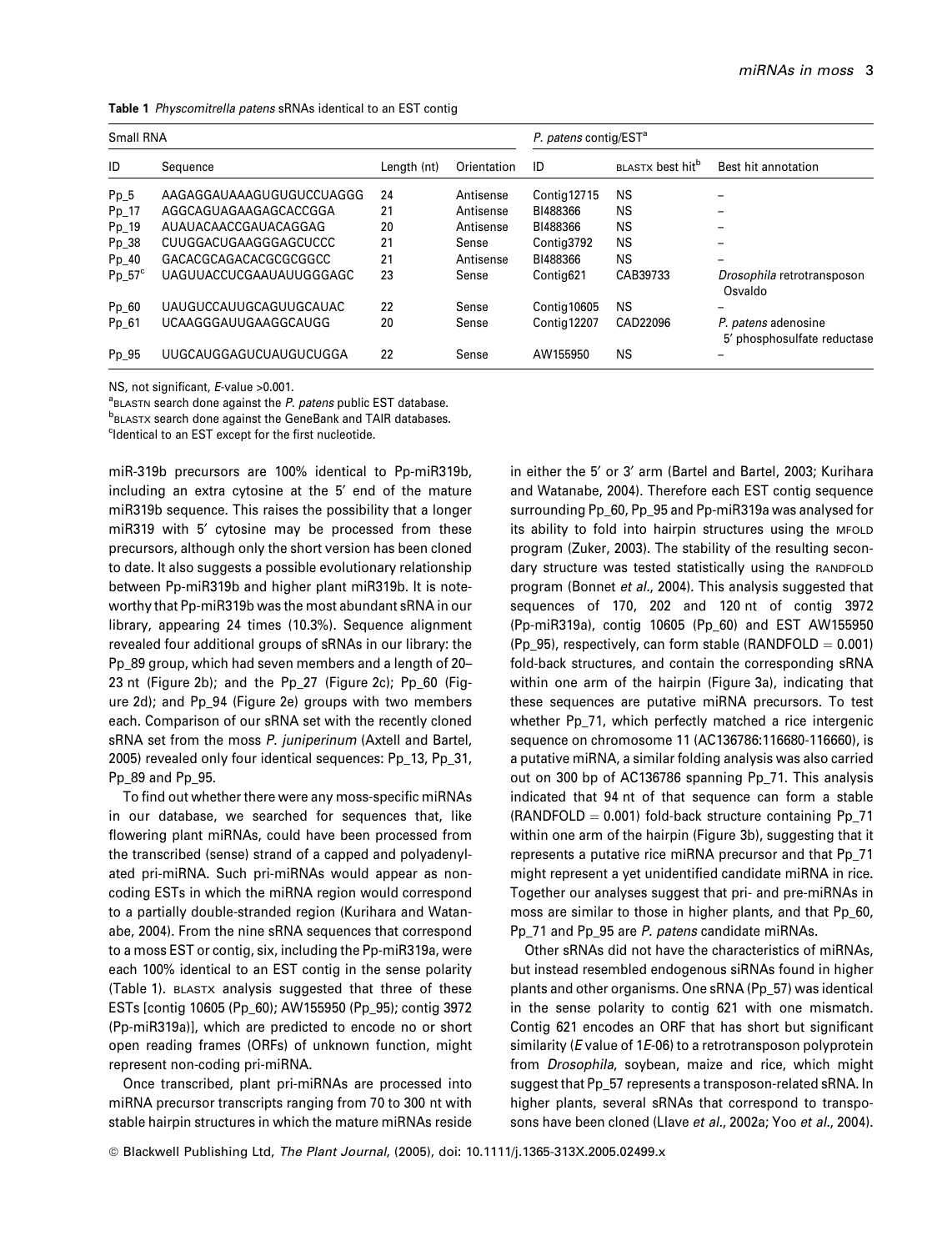| (a) Pp-miR319                    |                              |                       |  |              |          |
|----------------------------------|------------------------------|-----------------------|--|--------------|----------|
| At-miR319c -UUGGACUGAAGGGAGCUCCu |                              |                       |  |              |          |
| At-miR319b                       |                              | -UUGGACUGAAGGGAGCUCCC |  |              |          |
| Pp-miR319a                       |                              | CUUGGACUGAAGGGAGCUCC- |  |              | 2        |
| Pp-miR319b                       |                              | CUUGGACUGAAGGGAGCUCCC |  |              | 24       |
| Pp-miR319c                       |                              | CUUGGACUGAAGGGAGCqCC- |  |              | 1        |
| (b) Pp 89                        |                              |                       |  |              |          |
|                                  | -UCGUGCCAAG-CUGUGUGCAAC      |                       |  | 5            |          |
| Pp 70                            | UUCGUGCCAAG - CU - UGUGCAA - |                       |  | $\mathbf{1}$ |          |
| Pp 90                            |                              |                       |  | $\mathbf{1}$ |          |
| Pp 91                            | UUCGUGCCAAG-uUGUGUGCAAC      |                       |  |              |          |
| Pp 85                            | UUCGUGCCAAaACUGUGUGCAA -     |                       |  | 1            |          |
| Pp 86                            | UUCGUGCCAAaACUGUGUGCAu-      |                       |  | 1            |          |
| $Pp_87$                          | UUCGUGCCAAGACUGUGUGCAAC      |                       |  | $\mathbf{1}$ |          |
| Pp 89                            | UUCGUGCCAAG-CUGUGUGCAAC      |                       |  | 9            |          |
| (c) Pp 27                        |                              |                       |  |              |          |
| Pp 27                            | ccCUCACAGcCUGccCAGCUC--      |                       |  | $\mathbf{1}$ |          |
| $Pp_34$                          | --CUCACAGuCUGcaCAGCUCuc      |                       |  | 1            |          |
| (d) Pp 60                        |                              |                       |  |              |          |
| Pp 60                            | UAUGUCCAUUG-CAGUUGCAUAC      |                       |  | 5            |          |
| Pp 59                            | UAUGUCCAUUGaCAGUUGCAUAC      |                       |  | $\mathbf{1}$ |          |
|                                  |                              |                       |  |              |          |
| (e) Pp 94                        |                              |                       |  |              |          |
| Pp 92                            | UUGAGaUGUUUCUACAGGCUA        |                       |  | 1            |          |
| $Pp_94$                          | UUGAGGUGUUUCUACAGGCUA        |                       |  | 9            |          |
| $\sim$                           |                              |                       |  |              | $\cdots$ |

Figure 2. Physcomitrella patens groups of sequence-related small RNAs.  $(a-e)$  Sequences were aligned with the CLUSTALW program (Thompson *et al.*, 1994). Identical and conserved nucleotides are labelled in upper-case letters; lower case represent changes in nucleotide sequences in some group members. Number of times each sequence is represented in our library is shown on the right. Sequences appearing once were verified by sequencing of both strands. Pp, P. patens; At, A. thaliana.

Four sRNAs corresponded to EST contigs in the antisense polarity (Table 1). Interestingly, three of these, Pp\_17 (25-5), Pp\_40 (69–49) and Pp\_19 (88–69), corresponded to different regions of the antisense strand of EST BI488366. BI488366 is a 250 bp cDNA isolated from 7-day-old, auxin-treated protonema, which contains a 48 amino acid partial ORF with no significant similarity, starting from its 5' end. These three sRNAs resemble the *trans*-acting siRNAs found in Arabidopsis (Allen et al., 2005; Peragine et al., 2004; Vazquez et al., 2004) in that they appear to be at least partially in phase with each other: there is a one nucleotide overlap between Pp\_40 and Pp\_19, and 23 nt difference between Pp\_40 and Pp\_17. The presence of miR390 in P. patens is consistent with that suggestion, as a trans-acting, siRNA-generating transcript (TAS3) was identified as target of miR390 in Arabidopsis (Allen et al., 2005). However, a significant homology was not found between BI488366 and TAS3 (not shown). At present we have not characterized the biogenesis of Pp\_17, Pp\_19 and Pp\_40 but, as they are derived from the antisense strand of an EST, it is likely (as with trans-acting siRNAs) that an RNA-dependent RNA polymerase would be involved.

The rest of the cloned sRNAs (Table S1) did not correspond to any publicly available moss EST or genomic sequence. Moreover, BLASTN analysis against The Arabidopsis Information Resource (TAIR) and the NCBI nr database suggested that these sRNAs did not have significant similarity to an EST or intergenic sequence from Arabidopsis or any other higher plant.

# Expression analysis of cloned miRNAs and candidate miRNAs

As genomic sequence information for P. patens is currently unavailable, and because the public EST database is incomplete, sequence analysis of cloned sRNAs identified a limited number of miRNAs. Nevertheless, it has been reported that multiple clones have been found in Arabidopsis sRNA libraries for nearly all reported miRNAs, suggesting that they are more abundant than each of the non-miRNA species, most of which have been found only once (Bartel and Bartel, 2003; Sunkar and Zhu, 2004). Therefore, in order to identify additional candidate miRNAs, we analysed the expression of eight P. patens sRNAs that appeared more than once in our library (Pp\_13, Pp\_17, Pp\_42, Pp\_43, Pp\_75, Pp\_82, Pp\_89, Pp\_94; Table S1). Similar expression analysis was also performed for miRNA homologues (Pp-miR319b, miR156, miR390) and for strong candidate miRNAs (Pp\_60, Pp\_71, Pp\_95) to assist in the determination of their function in moss. Expression analysis was performed by RNA gel blot of total RNA from isolated 7-day-old protonema and 30-day-old gametophore representing juvenile and adult gametophyte, respectively. In addition, expression was analysed in whole-moss culture grown on a minimal medium every week for 4 weeks of development, starting from subcultured protonema. As shown in Figure 4(a), we were able to detect a positive signal of the expected size, confirming the expression of miRNA homologues Pp-miR319b, miR390 and miR156; of strong candidate miRNAs Pp\_60, Pp\_71 and Pp\_95; and of sRNAs Pp\_42, Pp\_89, and Pp\_94, which were each relatively abundant and represented by at least five sequences in our library (Table S1). No hybridization was detected with end-labelled sense oligonucleotides as probes for sRNAs Pp\_42, Pp\_60, Pp\_71, Pp\_89, Pp\_94 and Pp\_95 (not shown).

Pp-miR319b, miR390, miR156, Pp\_89, Pp\_95 and Pp\_71 were detected at similar levels in both juvenile and adult gametophyte (Figure 4a). Nevertheless, Pp\_60, Pp\_94, and Pp\_42 showed differential expression. Pp\_60 was detected mainly in 1-week-old undifferentiated protonema, but was almost absent from gametophores (Figure 4a). Furthermore, the levels of Pp\_60 dropped after 2 weeks' protonemal growth (Figure 4a) when only few young gametophores were visible in culture, indicating that Pp 60 is specific to non-differentiating protonema composed mainly from chloronema cells. In contrast to Pp\_60, Pp\_42 and Pp\_94 were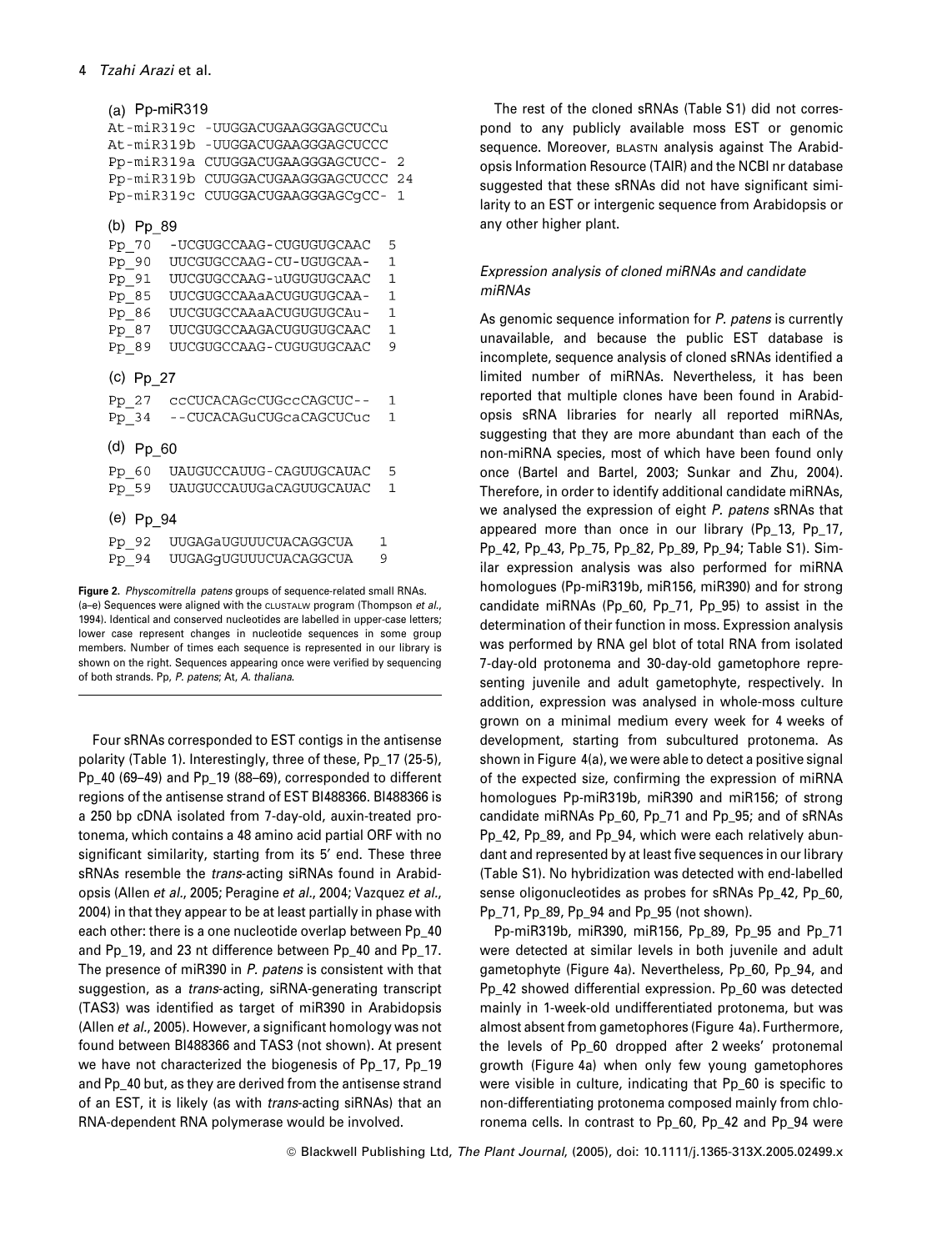## $(a)$

## Contig 3792:  $\Delta G = -99$ , 0.001

G  $\mathbf U$  $\Pi$ G CGA  $\overline{11}$ CGCUG AAU  $\overline{C}$  $\overline{C}$  $\mathbf{U}$  $\mathbf{U}$ GC 418-5'GUGGAGCUCC UUUCGGUCCAA AG GCUG CGGAAGGU GG  $CC$ CCG CA ACGU CGGGU CC UAUCGGGG  $\overline{A}$ 587-3'CACCUCGAGG GAAGUCAGGUU UC CGGC GCCUUCCA CU GG GGC GU UGCA GCCUA GG AUAGCCCC G  $\mathbf C$ UG  $CC -$ G UCAAG CCU  $\mathbf{U}$  $\overline{A}$ U  $\mathsf{C}$ GG

## Contig 10605:  $\Delta G = -75$ , 0.001

 $105 - 5$ 'AA  $\subset$ TIGH  $\overline{G}$  $\mathbf{H}$ **TIG**  $A - A A$  $\mathbb{A}$  $\mathbf{I}$  $\overline{1}$  $G\Delta$ TITT AUAUG AUGCAACU GUGGACA ACUGA CUAGUC AG GUGU GUGG AGUAUU GU GGU GAUG CAC UGUUG  $\lambda$ UCAUAA CG UCG CUGC UAUAC UACGUUGA UACCUGU UGACU GAUCAG UC **UACA** CACC **GUG** ACAAC ្រ  $306 - 3 - -$ CGU UA  $\mathbf C$ GU CC (35nt side loop) UCA  $A -$ GU A Α

## AW155950:  $\Delta G = -49$ , 0.001

 $139 - 5'$  $\mathtt U$  ${\bf G}$ U UU  $- - - - -$ UCCCG AA U UCAU CUCUAACAU GCAUG AG CUAUGUCU GGAGUA GUCCU **UGCA** UGC G GAGAUUGUA CGUAU UC GAUGCAGA CCUUAU AGUG CAGGG ACGU AUG A  $259 - 3$  $\mathcal{C}$  $\overline{A}$ **UUACA UAAGA**  $A \mathbf{A}$ 

### $(b)$

| AC136786: $\Delta G$ = -68.3, 0.001 |  |                                   |   |               |       |            |       |   |
|-------------------------------------|--|-----------------------------------|---|---------------|-------|------------|-------|---|
| 116685-5'                           |  | А                                 | C | $- - - - - -$ |       | <b>HCA</b> |       | П |
|                                     |  | GGCGGUGACAACG GAGAGAGCACGC GGUGCG |   |               | GCGG  |            | CGG G |   |
|                                     |  | CCGUCACUGUUGC CUCUUUCGUGCG CCAUGC |   |               | CGCC. |            | GCC A |   |
| $116592 - 3$ '                      |  | r                                 | П | GGCGG         |       | $CG-$      |       |   |

#### Figure 3. Predicted fold-back structures of putative miRNA precursors.

(a, b) Positions of nucleotides used in each EST or genomic sequence are indicated. Free energy  $(\Delta G)$  and randomization test scores as calculated by RANDFOLD (Bonnet et al., 2004) are shown. Pp-miR319a (contig 3972), Pp\_60 (contig 10605), Pp\_95 (AW155950) and Pp\_71 (AC136786) sequences are underlined. The actual size of each putative precursor was not identified experimentally and may be slightly shorter or longer than represented.

expressed mainly in mature gametophores and were much less abundant in non-differentiated 7-day-old protonema (Figure 4a). Consistent with this observation, Pp\_42 and Pp\_94 abundance increased with time as more adult gametophores were visible in culture, with maximal levels at 28 day-old culture (Figure 4a).

To test if the unique P. patens strong candidate miRNAs and sRNAs are conserved in other mosses, RNA gel-blot analysis of total RNA extracted from naturally grown Funaria hygrometrica gametophores was performed. We were able to detect a positive signal of the expected size, confirming the presence of sRNA Pp\_42, Pp\_71, Pp\_89, Pp\_94 and Pp\_95 homologues in F. hygrometrica (Figure 4b). A positive signal was not detected for the chloronema-specific Pp\_60, but this could result from the fact that Pp\_60 is not expressed in Funaria gametophores as in P. patens.

## Long- and short-term effects of exogenous NAA on differentially expressed candidate miRNAs

Auxin induces the first differentiation step of the P. patens protonema: the transition from chloronema to caulonema

(Ashton et al., 1979; Johri and Desai, 1973). It has been shown that the production of caulonemata is specifically increased by application of 2.5-50  $\mu$ m 1-naphthalene acetic acid (NAA) (Ashton et al., 1979; Johri and Desai, 1973). We analysed the effect of increased caulonema/cloronema proportions on the levels of differentially expressed sRNAs Pp\_42, Pp\_60, and Pp\_94 by RNA gel blot of total RNA extracted from 1-week-old subcultured protonemata grown in the presence or absence of 5 um exogenous NAA. As a control, the expression level of constitutive Pp\_71 was also analysed. As shown in Figure 5(a), Pp\_42 was strongly affected by 1 week's NAA treatment, and levels increased 10-fold (Figure 5a). Levels of the gametophore-abundant Pp\_94 also increased, but only by 50%. In contrast, the levels of the chloronema-specific Pp\_60 decreased in NAA-treated protonema, which contained a higher caulonema/chloronema ratio (Figure 5a). In contrast, the levels of Pp\_71 were not markedly changed on 1 week's exposure to NAA. These results prompted us to test whether Pp\_60, Pp\_94 and Pp\_42 are directly regulated by NAA. Their levels were examined by RNA gel-blot analysis of 1-week-old protonema treated or not treated with  $5 \mu M$  NAA for a period of 6 or 24 h.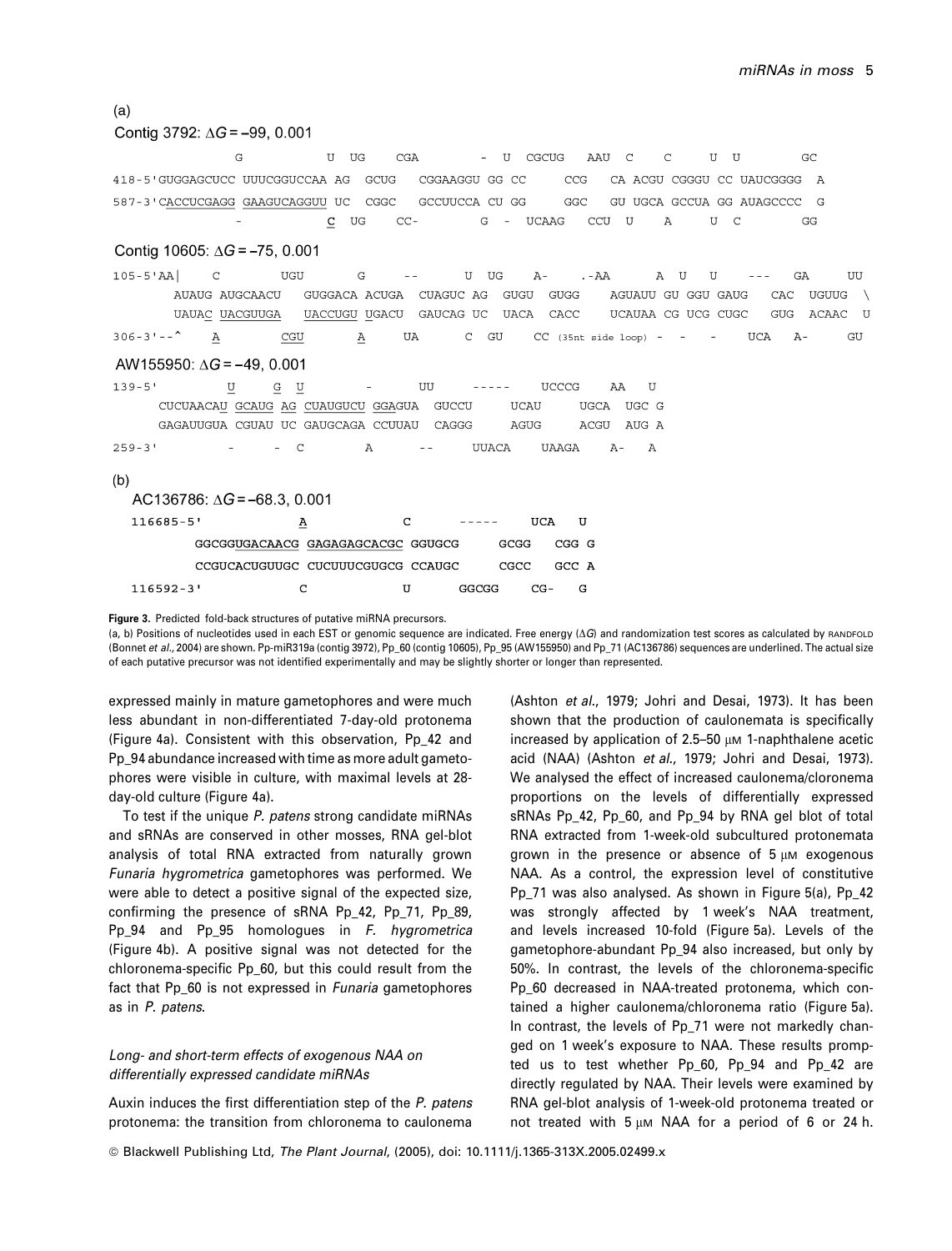

smRNAs in Physcomitrella patens and Funaria hygrometrica gametophyte.

Total RNA was extracted from isolated 7-day-old P. patens protonema (P); isolated 30-day-old P. patens gametophores (G); and either (a) P. patens culture at indicated days post-inoculation of homogenized protonema on a minimal medium, or (b) naturally grown F. hygrometrica gametophores. RNA samples (30 µg) were separated on a denaturing polyacrylamide gel, blotted and probed with oligonucleotide probes complementary to the indicated sRNA sequence. Each sample was harvested from at least five independent Petri dishes, except for F. hygrometrica gametophores which were picked from nature. The blots were stripped and re-probed with the indicated sRNAs. The tRNA and 5S rRNA bands were visualized by ethidium bromide staining of polyacrylamide gels and served as loading controls. Nucleotide size marker, M.

This treatment did not result in any observable developmental changes in the protonema (not shown). However, following 6 h exposure to 5  $\mu$ M NAA, a 1.7-fold increase in the level of Pp\_94 was observed, and a 2.4-fold increase after 24 h exposure to NAA (Figure 5b). No notable changes were observed in the levels of Pp\_42, Pp\_60, and the constitutively expressed Pp\_71 (Figure 5b).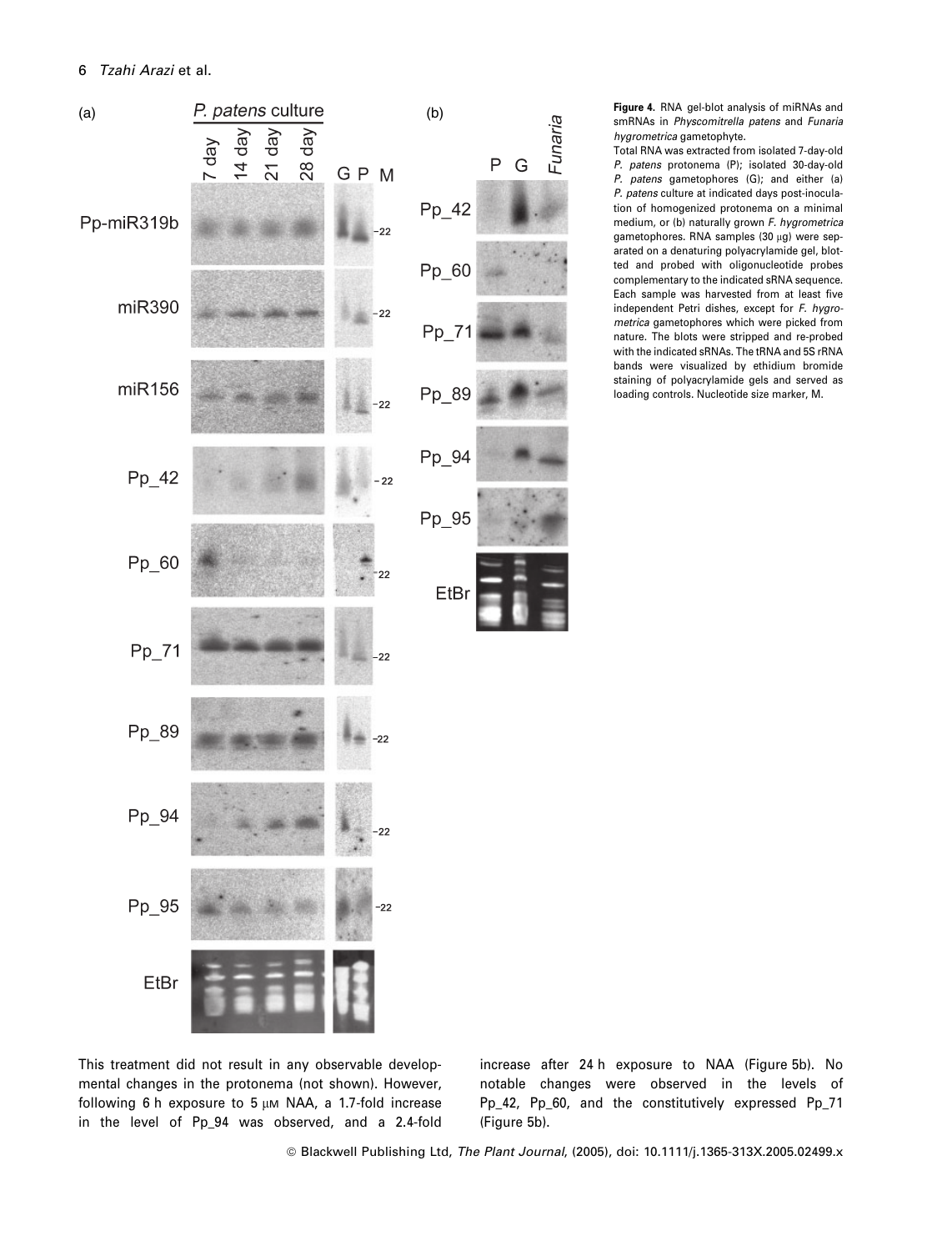

Figure 5. Long- and short-term effects of 1-naphthalene acetic acid (NAA) on the levels of differentially expressed Pp\_42, Pp\_60, Pp\_94 and constitutively expressed Pp\_71.

RNA gel blots of (a) 30; or (b) 45 µg total RNA prepared from protonema grown for (a) 7 days on a minimal NH<sub>4</sub> medium supplemented with 5  $\mu$ M exogenous NAA; or (b) exposed to 5  $\mu$ m NAA for 6 or 24 h. Each sample was harvested from at least five independent Petri dishes. Blots were probed with oligonucleotides probes complementary to the indicated sRNA sequence. Blots were stripped and re-probed with the indicated sRNAs. The tRNA and 5S rRNA bands were visualized by ethidium bromide staining of polyacrylamide gels and served as loading controls. Expression levels relative to untreated tissue were determined after normalization based on ethidium bromide staining and are indicated below each panel.

## Predicted and validated targets of cloned and candidate miRNAs

To identify potential miRNA regulatory targets, we searched the P. patens public EST database for mRNAs that were complementary, with three or fewer mismatches (Rhoades et al., 2002), to at least one of the miRNAs or candidate miRNAs expressed in moss (Figure 4a) or their group members (Figure 2). Gaps were not allowed, and the G:U non-canonical pair was treated as a mismatch. Only five potential regulatory

## miRNAs in moss 7

targets with three mismatches were found (Table 2). These targets were in accordance with the empirical parameters for target recognition as formulated by Schwab et al. (2005). Contig3294, which corresponds to Pp\_90, is predicted to encode a Petunia Nam and Arabidopsis ATAF1, ATAF2 and CUC2 (NAC) domain containing protein that has a closely related homologue in Arabidopsis. NAC-domain genes were previously demonstrated to be regulated by miR164 in Arabidopsis (Mallory et al., 2004). Contig 7486, which corresponds to Pp\_71, is predicted to encode a protein highly similar to Arabidopsis brassinosteroid positive regulatorrelated protein. The Pp\_71 interaction site lies upstream of the ORF, probably in the 5' UTR. The other potential targets were predicted to encode proteins of unknown function.

Of the 16 SQUAMOSA promoter binding-like (SPL) genes in Arabidopsis (Riechmann et al., 2000), 10 are predicted to have miR156 complementary sites (Rhoades et al., 2002). SPL2 (Boutet et al., 2003; Kasschau et al., 2003) and SPL3 (Chen et al., 2004) cleavage products, consistent with cleavage being guided by members of the miR156 family, were previously identified in Arabidopsis. We identified a moss EST sequence containing an SBP-box and used it as a probe to screen a P. patens cDNA library, resulting in the subcloning of a full-length cDNA designated PpSBP3. Sequence analysis revealed that the PpSBP3 gene had a conserved SBP box and a downstream sequence of near-perfect complementarity to miR156, indicating that it may serve as its target (Figure 6). To test this possibility, target cleavage analysis of PpSBP3, using RNA ligase-mediated 5¢ RACE as described by (Llave et al., 2002b), was performed on mRNA isolated from 1-week-old protonema. A single PCR product of the size predicted to be generated from cleaved PpSBP3 template could be amplified (Figure 6a). This product was cloned, and the sequence of 12 independent inserts was determined. At least 83% of the cloned product 5' ends terminated at a position corresponding to the middle of the region of complementarity with miR156 (Figure 6b), suggesting that it represents a bona fide miRNA-mediated PpSBP3 cleavage product.

## **Discussion**

Within the land plant lineage, bryophytes diverged at the most basal position. Fossil records suggest that mosses have undergone only small morphological changes since then (Cove et al., 1997; Miller, 1984), and thus can be considered as a 'snapshot' of an early moment in land plant evolution. A previous study has demonstrated that miR166/ 165 target sequence is conserved in class III HD-ZIP gene homologue from P. patens, suggesting that miRNA 165/166 functions in moss (Floyd and Bowman, 2004). Moreover, miR160 was recently cloned from the moss P. juniperinum (Axtell and Bartel, 2005). By sequencing a library of sRNAs from the moss P. patens, we are able to provide evidence for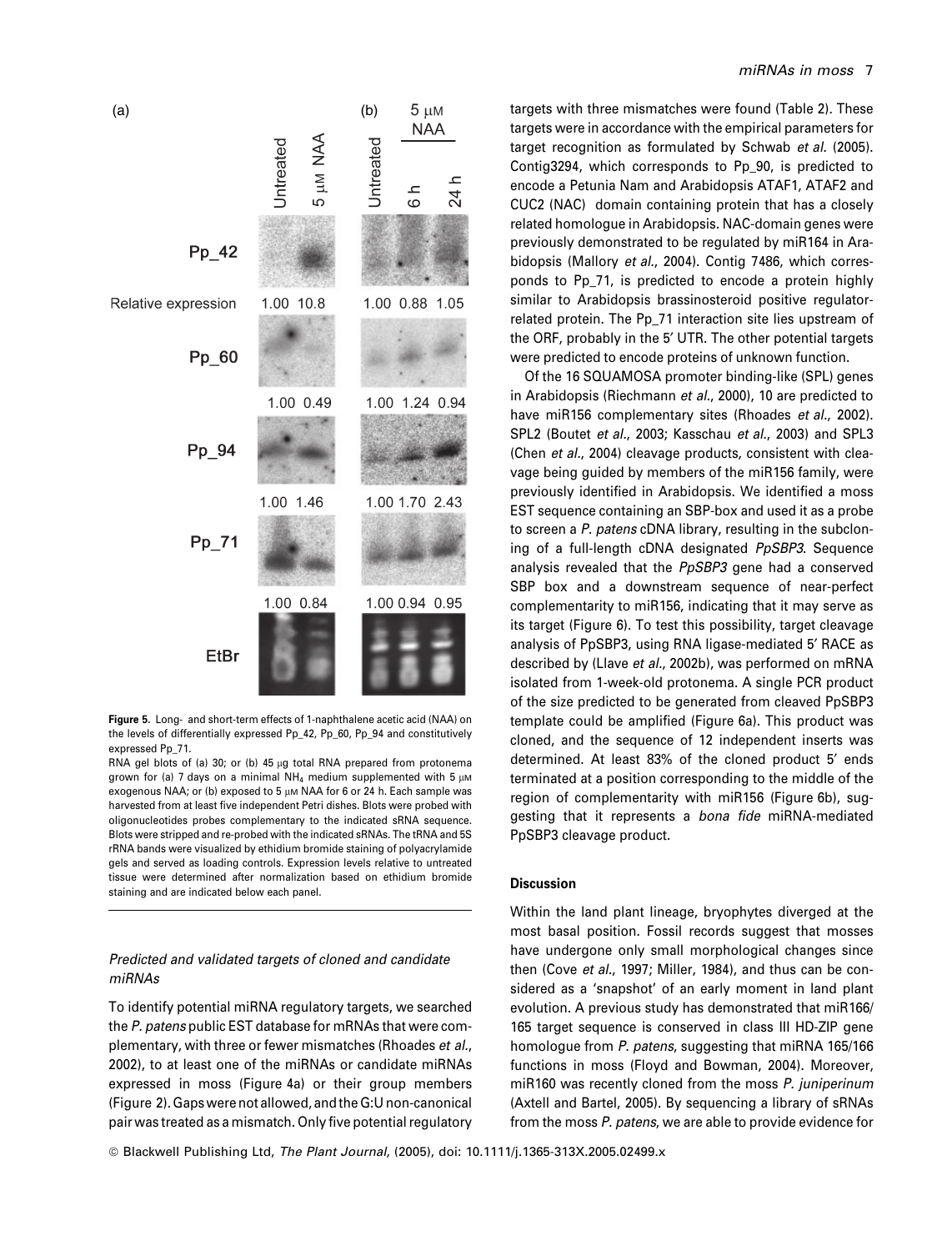## 8 Tzahi Arazi et al.

Table 2 Prediction of Physcomitrella patens miRNA and candidate miRNA targets

| Clone ID | Predicted target contig <sup>a</sup> | Contig/EST coordinates | BLASTX best hit <sup>b</sup> | Best hit annotation                                      | E-value |
|----------|--------------------------------------|------------------------|------------------------------|----------------------------------------------------------|---------|
| Pp 89    | Contig6575 (3/0)                     | 379-358                | At2g42040                    | Unknown                                                  | 0.005   |
| $Pp_90$  | Contig 2820 (3/0)                    | $95 - 76$              |                              | Unknown                                                  |         |
| $Pp_90$  | Contig3294 (3/1)                     | 343-324                | NP 187845                    | NAC-domain family                                        | 4E-46   |
| Pp 71    | Contig7486 (3/0)                     | 976–956                | NP 565187                    | Brassinosteroid signalling<br>positive regulator-related | 5E-26   |
| miR156   | Contig 2071 (3/0)                    | 843-824                |                              | Unknown                                                  |         |

<sup>a</sup>In parentheses, total number of mismatches/number of G:U wobbles. **b**BLASTX search done against the GeneBank and TAIR databases.



Figure 6. Determination of PpSBP3 cleavage site by RNA ligase-mediated 5<sup>*'*</sup> RACE.

(a) Ethidium bromide-stained agarose gel showing the 5' RACE product. The GeneRacer 5' primer (Adaptor) and PpSBP3 3' primer (GSP) used for each RACE reaction are indicated above. Lane M, 100 bp DNA ladder. (b) Schematic representation of PpSBP3 mRNA cleavage sites. Black box represents an ORF; flanking thin lines represent non-translated regions. The putative SBP-box and miRNA interaction site are shown by white and grey

boxes, respectively. The miRNA sequence and partial sequence of PpSBP3 mRNA are shown in the expanded region. Watson–Crick pairing (vertical dashes) is shown. Arrows indicate the positions of inferred cleavage sites. The number of the 5' RACE clones that correspond to each site is indicated.

the existence of at least three additional groups of higher plant miRNAs (miR319, miR156, miR390) very early during land plant evolution. Moreover, Arabidopsis and rice miRNA homologues are always encoded by the same arm of their precursor hairpin (Reinhart et al., 2002). We have identified a putative Pp-miR319a precursor and found that, like the Arabidopsis and rice miR319 (Palatnik et al., 2003), the miRNA is encoded in the 3' arm of the hairpin, extending the conservation between flowering plants and mosses to the MIR gene structure. RNA gel-blot analysis of P. patens total RNA with oligonucleotide probes against 12 other conserved higher plant miRNAs (excluding miR160 and miR171), as listed by Bartel and Bartel (2003) – including miR157 and miR159, close relatives of miR156 and miR319, respectively – failed to give a positive signal (our unpublished results). One possible explanation is that miR156, miR160, miR166, miR319 and miR390 are members of a limited group of 'ancient' miRNAs that have played conserved regulatory roles since the last common ancestor of mosses and seed plants. Indeed, a cleavage product of moss mRNA homologues consistent with cleavage being guided by miR165/166 (Floyd and Bowman, 2004) has been identified: miR160 (Axtell and Bartel, 2005). An mRNA product consistent with miR156-mediated cleavage has been detected by us for PpSBP3, a moss SPL homologue.

In Arabidopsis, miR319 can guide the mRNA cleavage of several TCP genes (Palatnik et al., 2003), which represent Arabidopsis homologues of the snapdragon CINCINNATA gene, involved in the control of leaf development and morphology (Nath et al., 2003). Both the MIR-319 precursor and miR-319 target motif in TCP genes are found in a wide range of flowering plants, suggesting a conserved role in controlling leaf morphogenesis (Palatnik et al., 2003). We have found that Pp-miR319b is highly abundant in the leafy gametophore, raising the possibility that members of Pp-miR319 family may play a role in gametophore leaf morphogenesis. This possibility is intriguing as mosses display the beginnings of differentiation into stems and leaves (Cove et al., 1997), and because gametophore leaf structures, which are very simple and usually composed of only one layer of cells (Reski, 1998; Schaefer and Zryd, 2001), may be a very attractive system for studying how a flat sheet of cells acquires its shape.

Two criteria are generally accepted to distinguish miRNAs from other classes of sRNAs: the ability of the RNA surrounding the mature miRNA sequence to fold into a hairpin miRNA precursor; and the phylogenetic conservation of miRNAs (Ambros et al., 2003). Therefore, in the absence of a full genomic sequence of P. patens and a complete EST database, defining unique moss miRNAs may be problematic. Nevertheless, we have identified in the moss EST database putative miRNA-like hairpin precursors for Pp\_60 and Pp\_95. In addition, we have identified in rice a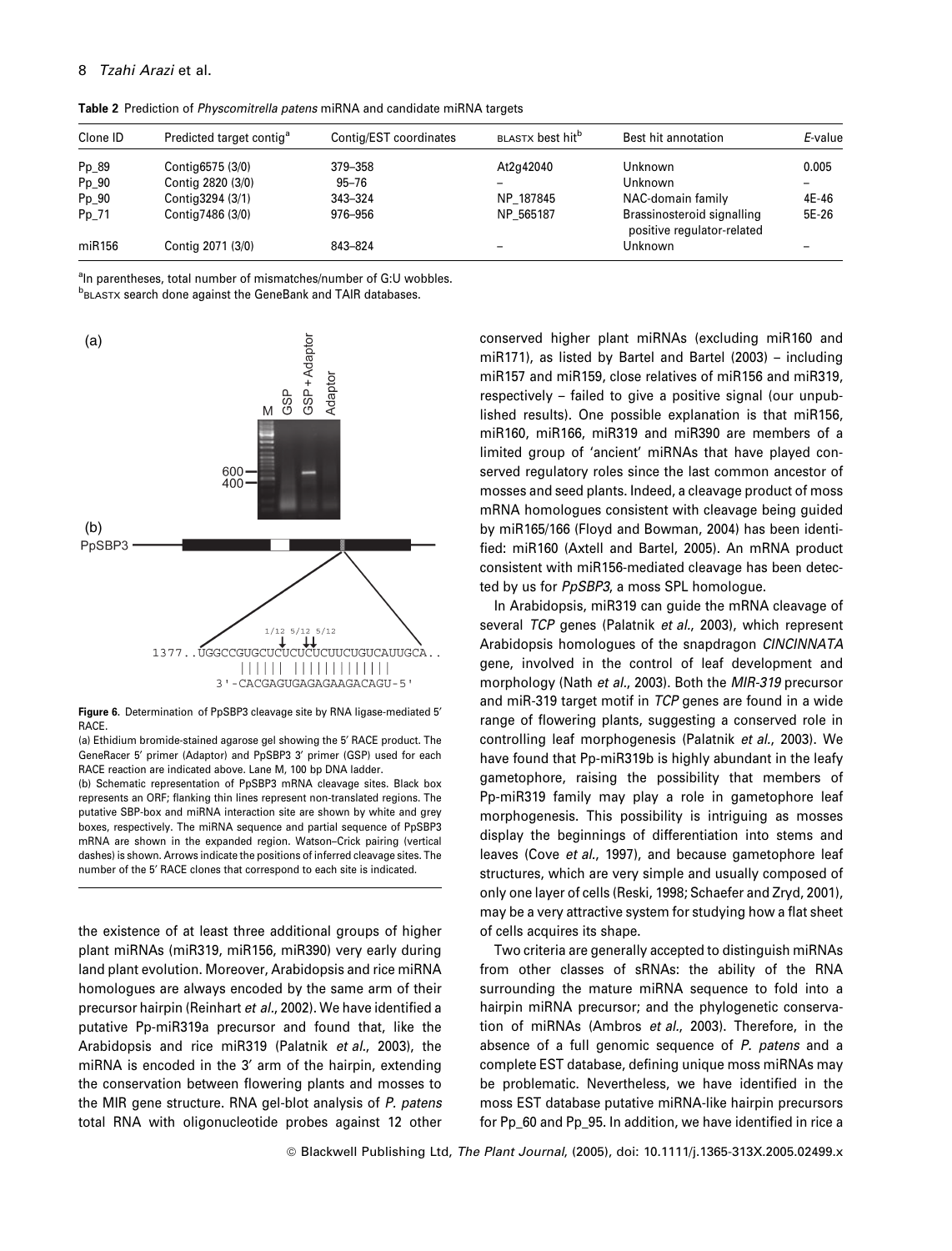putative miRNA hairpin precursor, which is predicted to give rise to rice Pp\_71 miRNA homologue, suggesting that Pp\_71 (like Pp\_60 and Pp\_95) represents strong candidate miRNA. Pp\_60 (5/234), Pp\_71 (5/234) and Pp\_95 (9/234) were relatively abundant sequences in our library, and this is consistent with reports in Arabidopsis sRNA libraries that nearly all miRNAs have been found multiple times and are more abundant than each of the non-miRNA species, most of which have been found only once (Bartel and Bartel, 2003; Sunkar and Zhu, 2004). Similarly, the expression of abundant Pp\_42, Pp\_89 and Pp\_94, which appeared at least five times each in our library (Table S1), has been detected. In addition, we have also detected the presence of homologues of these sRNAs in the gametophores of F. hygrometrica, a related moss species that belongs (like P. patens) to the Funariaceae. Moreover, Pp\_89 and Pp\_95 homologues were recently cloned from the moss P. juniperinum which belongs to the Polytrichaceae (Axtell and Bartel, 2005). Thus it is highly likely that Pp\_42, Pp\_89 and Pp\_94 represent candidate miRNAs which have been conserved in mosses. However, because their miRNA-like hairpin precursors could not be identified, we cannot rule out the possibility that each might represent another class of endogenous sRNA.

The tissue- and development-specific expression of miR-NAs may provide clues about their physiological function. Many known higher plant miRNAs are differentially expressed during development (Reinhart et al., 2002; Sunkar and Zhu, 2004; Wang et al., 2004). In moss we have observed several distinct sRNA expression patterns in the gametophyte. miR156, Pp-miR319b, miR390, Pp\_71 and Pp\_89 were expressed at similar levels in the juvenile and adult phases of the gametophyte. Pp\_94 and Pp\_42, on the other hand, were highly expressed in the gametophore but much less abundant in the juvenile gametophyte or protonema, suggesting that, unlike the constitutively expressed miRNAs, they function mainly in the adult gametophyte stage. Nevertheless, growing protonema in the presence of exogenous NAA, which is known to enhance the production of caulonema cells (Ashton et al., 1979; Johri and Desai, 1973), increased Pp\_42 and, to a lesser extent, Pp\_94 expression levels, indicating that they may also be abundant in differentiating caulonema cells. The transition from chloronema to caulonema is known to correspond to a growth period of about 24 h (Reski, 1998), therefore the specific upregulation of Pp 94 after 6 h NAA treatment might suggest that it is directly regulated by auxin (Figure 5b). This upregulation might be needed in order to clear transcripts, which maintain the non-differentiated state of the protonema and may be one of many cellular events that are regulated by auxin and lead to chloronema differentiation. In Arabidopsis, miR164 was recently demonstrated to be induced by auxin (Guo et al., 2005). In contrast to Pp\_94 and Pp\_42, Pp\_60 was detected almost entirely in non-differentiated protonema that is mainly composed from chloronema cells (Figure 4a).

Consistent with that, its levels decreased on long NAA treatment which converted chloronema to caulonema, but did not change significantly following very short NAA treatment (Figure 5b). Based on this result, we speculate that Pp\_60 might function in an opposite way to Pp\_94 and downregulate one of the factors that regulates chloronema differentiation.

A diverse population of sRNAs in P. patens was identified in this study. These sRNAs are clearly related to higher plant sRNAs based on size (predominantly 20–24 nt in length) and inferred terminal structure, which also suggest that they are formed by an RNaseIII-like mechanism. As in higher plants (Baulcombe, 2004), we can identify in this population miRNAs, putative transposon siRNAs and endogenous sRNAs reminiscent of trans-acting siRNAs. However, their size distribution profile (Figure 1b) is somewhat different from that of Arabidopsis sRNAs (Llave et al., 2002a), which contain a high proportion of 24 nt molecules. One possibility is that there are differences between moss and higher plant DCL genes. Indeed, different Arabidopsis DCL proteins have been implicated in the generation of distinct sRNA size classes (Xie et al., 2004). At present, querying of the current P. patens EST database with various Arabidopsis DCLcoding sequences (Schauer et al., 2002) does not reveal a significant match to an RNaseIII domain. Finally, the sRNA and miRNA sequences identified in this study are expected to provide interesting insights on moss miRNA regulation and sRNA silencing mechanisms, which played a role soon after plants inhabited the land.

### Experimental procedures

#### Plant material and culture conditions

Protonemata of Physcomitrella patens ssp. patens (Ashton and Cove, 1977) were cultured on a solid minimal medium described by Ashton et al. (1979) supplemented with 2.7 mm  $NH<sub>4</sub>$  tartrate. Cultures were grown in 9 cm Petri dishes on medium solidified with 0.7% agar (Merck 1614) and overlaid with 8 cm diameter cellophane disc (type 325P; AA Packaging Ltd, Preston, UK). Plates were grown in a culture room at 24  $\pm$  1°C. Light was provided from above by two to four fluorescent tubes (Osram L 18W/10, Munich, Germany) under a regime of 16 h light and 8 h darkness. Moss protonema was subcultured every 7 days using a Polytron homogenizer (type PT 1600E; Kinematika, Lucerne, Switzerland). For adult gametophore isolation, small pieces of 1-week-old healthy protonemal tissue were inoculated for 30 days onto solid minimal medium in 90 mm diameter Petri dishes, under the above temperature and light conditions. Adult gametophores were then isolated by cutting their stem a few millimetres above the agar with fine scissors. To examine the long-term effects of exogenous auxin and cytokinin on sRNA expression, homogenized protonema was subcultured for 1 week on minimal NH4 medium covered with cellophane and supplemented with  $5 \mu M$  1-naphthalene acetic acid (NAA, Sigma, Rehovot, Israel). To examine the short-term effects of exogenous NAA, cellophane discs with 1-week-old protonema were transferred to Petri dishes with a minimal medium supplemented with 5  $\mu$ M hormone.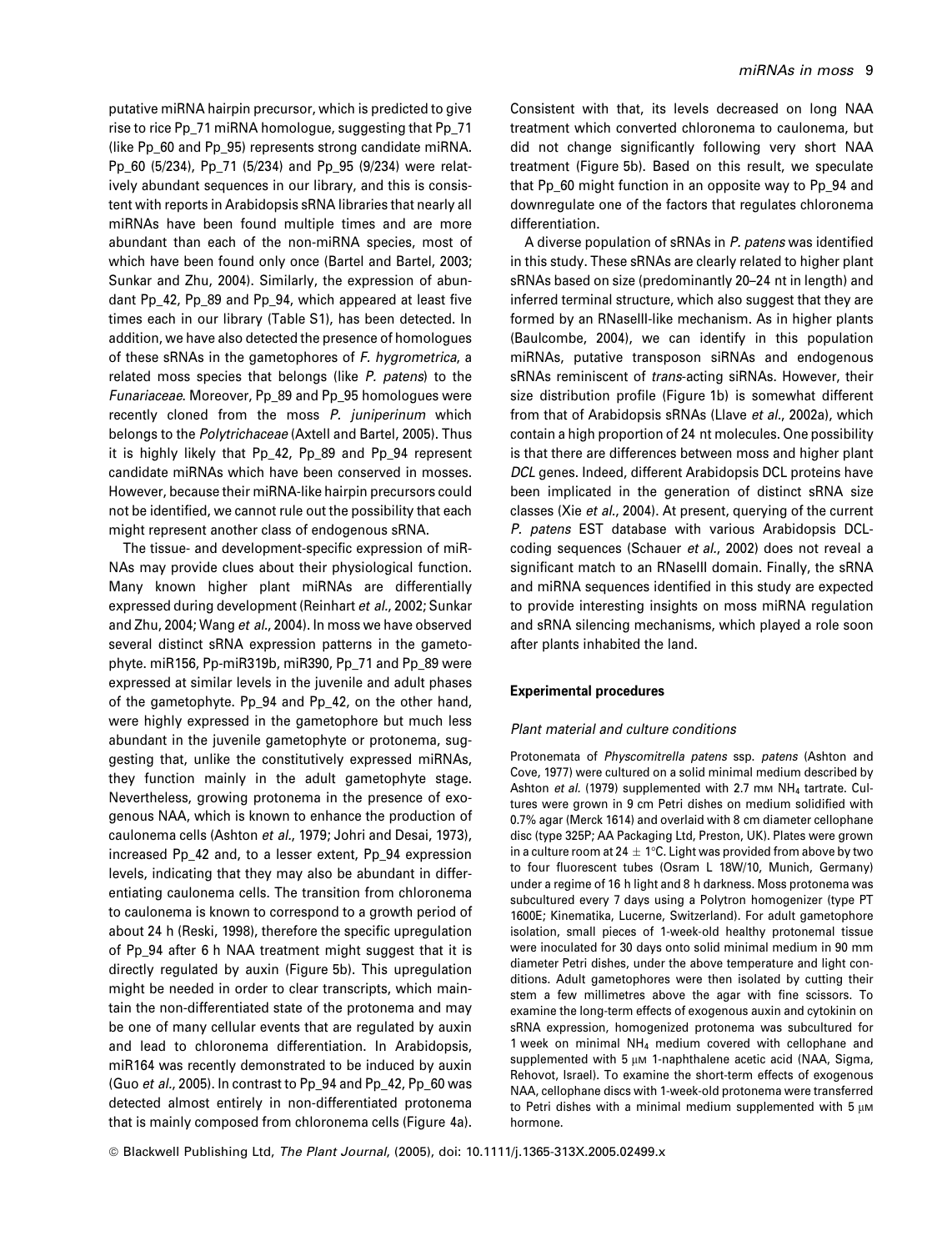#### Nucleic acid isolation

Total RNA was extracted from protonemata or gametophores using TRI reagent (Sigma) according to the manufacturer's protocol, except that the upper phase containing RNA was re-extracted twice to three times more with 25:24:1 phenol/chloroform/isoamyl alcohol to remove sRNA-binding proteins. After addition of isopropanol, the RNA extract was incubated overnight at  $-20^{\circ}$ C (instead of 5 min at room temperature) to enhance precipitation of low-molecular-weight RNA. Following an ethanol wash, RNA was resuspended in 50% formamide (Sigma) and kept at  $-80^{\circ}$ C until use.

### Small RNA cloning

sRNA cloning was performed essentially as described by Llave et al. (2002a). Briefly, total RNA (750  $\mu$ g) was resolved by electrophoresis on denaturing 15% polyacrylamide gel. A gel slice containing RNAs of approximately 15–35 nt (based on a DNA oligonucleotide size standard) was excised and eluted in 0.3 m NaCl at  $4^{\circ}$ C for approximately 16 h. Eluted RNAs (smRNAs) were precipitated in ethanol, resuspended in RNase-free water and ligated sequentially to 5' (5¢-TGGGAATTCCTCACTaaa) and 3¢ (5¢-PuuuCTATCCATGGACTG-TidT-3') RNA/DNA adaptors (lower-case nucleotides, ribonucleotides; P, phosphate group; idT, inverted deoxy thymidine modification). Small RNAs were first ligated to the 5' adaptor using T4 RNA ligase (Amersham, Little Chalfont, UK) and the ligation product was ethanol precipitated, resolved on denaturing 15% polyacrylamide, gel eluted, ethanol precipitated, and ligated to the 3¢ adapter using T4 RNA ligase (Amersham). The final ligation product was ethanol precipitated, resolved on denaturing 15% polyacrylamide, gel eluted, ethanol precipitated, and used as a template in a reverse transcription reaction using an antisense primer (5'-CGAACATGTACAGTCCATGGATAG-3') and Superscript II RT (Invitrogen, Carlsbad, CA, USA). Resulting cDNAs were amplified by PCR using sense (5'-CAGCCATGGGAATTCCTCACTAAA-3') and antisense (5'-CGAACATGTACAGTCCATGGATAG-3') primers containing internal EcoRI and Ncol sites (underlined), respectively. Resulting PCR products were purified, digested with EcoRI/NcoI, and resolved on native 15% polyacrylamide. A gel slice containing DNAs of approximately 40–60 nt (based on oligonucleotide size standard) was excised and eluted in 0.3 m NaCl at  $4^{\circ}$ C for approximately 16 h. Eluted DNA was ethanol precipitated, resuspended in water, and ligated to EcoRI/Ncol-digested pGEM-T Easy vector (Promega, Madison, WI, USA). Following transformation, plasmid was purified from ampicillin-resistant colonies and sequenced.

#### RNA gel-blot analysis

Total RNA was resolved by electrophoresis on denaturing 15% polyacrylamide gel containing 7 m urea in TBE buffer (45 mm Trisborate pH 8.0, 1.0 mm EDTA), electroblotted to Zeta-Prob membrane (Bio-Rad, Hercules, CA, USA) using a trans-blot transfer cell (Bio-Rad) for 1 h at 500 mA. Following transformation, the membrane was UV cross-linked and dried overnight. Radiolabelled probes were made by end-labelling of DNA oligonucleotides complementary to sRNA sequences with  $\gamma^{32}$ -ATP using T4 polynucleotide kinase (NEB, Ipswich, MA, USA). Blots were prehybridized and hybridized using EZ-hybridization solution (Biological Industries, Beit-Haemek, Israel). Hybridization was performed at 40°C overnight. Blots were washed two or three times at 50°C with washing buffer  $(2 \times SSC, 0.2\% SDS)$  and autoradiographed using a phosphoimager (Fuji). Densitometric analysis was carried out using the

IMAGEJ 1.33u program (National Institutes of Health) to assess the relative expression level of each sRNA in different samples.

#### Computational analyses

Small RNA sequences were subjected to BLASTN analyses against the P. patens EST database (http://moss.nibb.ac.jp/blast/blast.html); the miRNA Registry (http://www.sanger.ac.uk/Software/Rfam); the Arabidopsis Small RNA Project database (http://asrp.cgrb.oregonstate.edu/db/search.html); the EST and intergenic region of TAIR database (http://www.arabidopsis.org/Blast); and the NCBI nr database (http://www.ncbi.nlm.nih.gov/BLAST). Fold-back structures were predicted and their stability validated using the MFOLD program (http://www.bioinfo.rpi.edu/applications/mfold/old/rna/form1.cgi), default parameters (Zuker, 2003) and the RANDFOLD program, 999 randomizations and dinucleotide shuffling (Bonnet et al., 2004). Target prediction was done by searching the P. patens EST database for sRNA complementary sequences allowing up to three mismatches, no gaps or deletions, using PATSCAN (Dsouza et al., 1997).

## Molecular cloning of PpSBP3

A cDNA library representing the entire life cycle of P. patens (H. Sommer, S. Höhmann and PH, Max Planck Institute for Plant Breeding Research, Cologne, Germany, unpublished data) was screened with a <sup>32</sup>P radioactively labelled probe according to standard protocols (Sambrook et al., 1989). The probe was obtained after amplification from P. patens genomic DNA using a primer pair (MR07 5'-CAAATTGCCGCAGTGAACTTGAGGACG-3' and MR09 5¢-TGAGGAGCCCGACGAAGATTTG-3¢) designed according to a P. patens EST sequence containing an SBP-box. A full-length cDNA of PpSBP3 resulting from this screen was subcloned, using the *k*NM1149 phage-specific primers MR14 5¢-CCAGTCAACACTTA-CGCCAAGAG-3<sup>'</sup> and MR15 5'-TCGCCTCCATCAACAAACTTTC-3', into pCR2.1 Topo (Invitrogen), and subsequently sequenced.

#### Cleavage site mapping of PpSBP3

A modified procedure for RNA ligase-mediated rapid amplification of cDNA ends (5¢-RACE) was followed with the GeneRacer Kit (Invitrogen) as described by Llave et al. (2002b). Total RNA was isolated from 7-day-old protonemata grown on a minimal medium with NH<sub>4</sub> tartrate. Poly(A)-mRNA was prepared using an Oligotex mRNA Mini Kit (Qiagen, Valencia, CA, USA) and directly ligated (112 ng) to GeneRacer RNA Oligo adaptor without further modification. The GeneRacer Oligo dT-18 primer was used to prime cDNA synthesis with reverse transcriptase superscript II (Invitrogen). This cDNA was subjected to an amplification procedure with the Gene-Racer 5' primer (5'-CGACTGGAGCACGAGGACACTGA-3') and a 3' PpSBP3-specific primer (5'-GCAGATCGGTGAACCCGCGGTGCT-CAC-3<sup>'</sup>). The conditions used for this amplification step were the same as those for gene-specific RACE recommended by the manufacturer. The 5'-RACE product was gel purified, cloned and sequenced.

#### Acknowledgements

We thank Dr Yoram Eyal, Dr Victor Gaba, Dr Amir Sherman, Dr Attila Molnar and Yoel Shiboleth for critical reading of the manuscript. T.A. was the recipient of a long-term EMBO fellowship. This is contribution no. 112/2005 from the Agricultural Research Organization, The Volcani Center, Bet Dagan, Israel.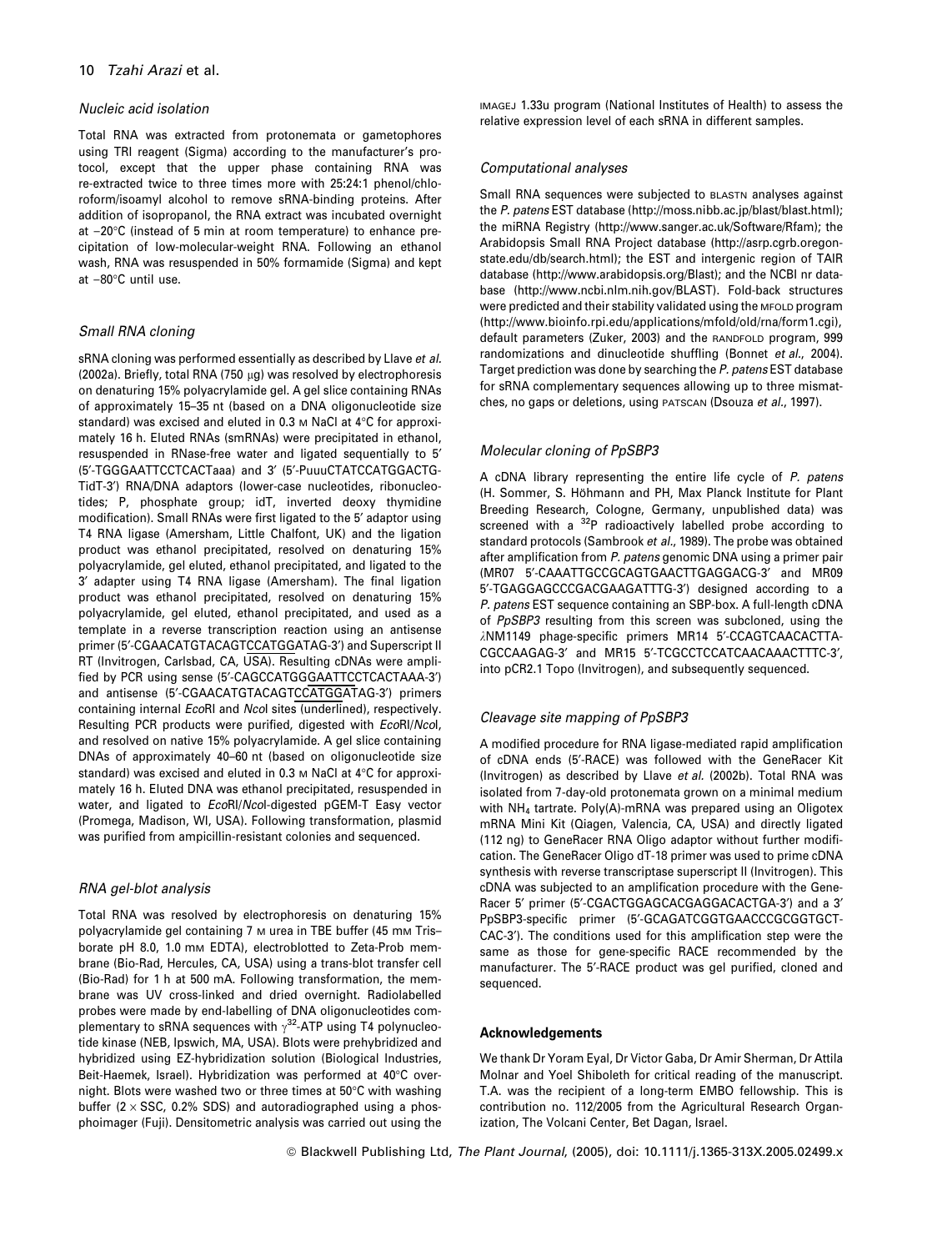#### Supplementary Material

The following supplementary material is available for this article online:

Table S1 Sequences of sRNAs cloned from Physcomitrella patens

#### References

- Allen, E., Xie, Z., Gustafson, A.M. and Carrington J.C. (2005) microRNA-directed phasing during trans-acting siRNA biogenesis in plants. Cell, 121, 207–221.
- Ambros, V., Bartel, B., Bartel, D.P., et al. (2003) A uniform system for microRNA annotation. RNA, 9, 277–279.
- Ashton, N.W. and Cove, D.J. (1977) The isolation and preliminary characterization of auxotrophic and analogue resistant mutants in the moss Physcomitrella patens. Mol. Gen. Genet. 154, 87–95.
- Ashton, N.W., Grimsley, N.H. and Cove, D.J. (1979) Analysis of gametophytic development in the moss Physcomitrella patens using auxin and cytokinin resistant mutants. Planta, 144, 427-435.
- Aukerman, M.J. and Sakai, H. (2003) Regulation of flowering time and floral organ identity by a microRNA and its APETALA2-like target genes. Plant Cell, 15, 2730–2741.
- Axtell, M.J. and Bartel, D.P. (2005) Antiquity of microRNAs and their targets in land plants. Plant Cell, 17, 1658–1673.
- Bartel, B. and Bartel, D.P. (2003) MicroRNAs: at the root of plant development? Plant Physiol. 132, 709–717.
- Baulcombe, D. (2004) RNA silencing in plants. Nature, 431, 356–363.
- Bonnet, E., Wuyts, J., Rouze, P. and Van de Peer, Y. (2004) Evidence that microRNA precursors, unlike other non-coding RNAs, have lower folding free energies than random sequences. Bioinformatics, 20, 2911–2917.
- Boutet, S., Vazquez, F., Liu, J., Beclin, C., Fagard, M., Gratias, A., Morel, J.B., Crete, P., Chen, X. and Vaucheret, H. (2003) Arabidopsis HEN1: a genetic link between endogenous miRNA controlling development and siRNA controlling transgene silencing and virus resistance. Curr. Biol. 13, 843–848.
- Chen, X. (2004) A microRNA as a translational repressor of APET-ALA2 in Arabidopsis flower development. Science, 303, 2022– 2025.
- Chen, J., Li, W.X., Xie, D., Peng, J.R. and Ding, S.W. (2004) Viral virulence protein suppresses RNA silencing-mediated defense but upregulates the role of microRNA in host gene expression. Plant Cell, 16, 1302–1313.
- Cove, D. (2000) The moss Physcomitrella patens. J. Plant Growth Regul. 19, 275–283.
- Cove, D.J., Knight, C.D. and Lamparter, T. (1997) Mosses as model systems. Trends Plant Sci. 2, 99–105.
- Dsouza, M., Larsen, N. and Overbeek, R. (1997) Searching for patterns in genomic data. Trends Genet. 13, 497–498.
- Floyd, S.K. and Bowman, J.L. (2004) Gene regulation: ancient microRNA target sequences in plants. Nature, 428, 485–486.
- Guo, H.S., Xie, Q., Fei, J.F. and Chua, N.H. (2005) MicroRNA directs mRNA cleavage of the transcription factor NAC1 to downregulate auxin signals for Arabidopsis lateral root development. Plant Cell, 17, 1376–1386.
- Johri, M.M. and Desai, S., (1973) Auxin regulation of caulonemal formation in moss protonema. New Biol. 245, 223–224.
- Kasschau, K.D., Xie, Z., Allen, E., Llave, C., Chapman, E.J., Krizan, K.A. and Carrington, J.C. (2003) P1/HC-Pro, a viral suppressor of RNA silencing, interferes with Arabidopsis development and miRNA function. Dev. Cell, 4, 205–217.
- Kidner, C.A. and Martienssen, R.A. (2005) The developmental role of microRNA in plants. Curr. Opin. Plant Biol. 8, 38–44.
- Kurihara, Y. and Watanabe, Y. (2004) Arabidopsis micro-RNA biogenesis through Dicer-like 1 protein functions. Proc. Natl Acad. Sci. USA, 101, 12753–12758.
- Llave, C., Kasschau, K.D., Rector, M.A. and Carrington, J.C. (2002a) Endogenous and silencing-associated small RNAs in plants. Plant Cell, 14, 1605–1619.
- Llave, C., Xie, Z., Kasschau, K.D. and Carrington, J.C. (2002b) Cleavage of Scarecrow-like mRNA targets directed by a class of Arabidopsis miRNA. Science, 297, 2053-2056.
- Mallory, A.C., Dugas, D.V., Bartel, D.P. and Bartel, B. (2004) MicroRNA regulation of NAC-domain targets is required for proper formation and separation of adjacent embryonic, vegetative, and floral organs. Curr. Biol. 14, 1035–1046.
- Miller, N.D. (1984) Tertiary and quarternary fossils. In New Manual of Bryology (Schuster, R.M., ed.) Miyazaki-ken, Japan: Hattori Botanical Laboratory, pp. 1194–1232.
- Nath, U., Crawford, B.C., Carpenter, R. and Coen, E. (2003) Genetic control of surface curvature. Science, 299, 1404–1407.
- Palatnik, J.F., Allen, E., Wu, X., Schommer, C., Schwab, R., Carrington, J.C. and Weigel, D. (2003) Control of leaf morphogenesis by microRNAs. Nature, 425, 257–263.
- Peragine, A., Yoshikawa, M., Wu, G., Albrecht, H.L. and Poethig, R.S. (2004) SGS3 and SGS2/SDE1/RDR6 are required for juvenile development and the production of *trans*-acting siRNAs in Arabidopsis. Genes Dev. 18, 2368–2379.
- Reinhart, B.J., Slack, F.J., Basson, M., Pasquinelli, A.E., Bettinger, J.C., Rougvie, A.E., Horvitz, H.R. and Ruvkun, G. (2000) The 21-nucleotide let-7 RNA regulates developmental timing in Caenorhabditis elegans. Nature, 403, 901–906.
- Reinhart, B.J., Weinstein, E.G., Rhoades, M.W., Bartel, B. and Bartel, D.P. (2002) MicroRNAs in plants. Genes Dev. 16, 1616–1626.
- Reski, R. (1998) Development, genetics and molecular biology of mosses. Bot. Acta, 111, 1–15.
- Rhoades, M.W., Reinhart, B.J., Lim, L.P., Burge, C.B., Bartel, B. and Bartel, D.P. (2002) Prediction of plant microRNA targets. Cell, 110, 513–520.
- Riechmann, J.L., Heard, J., Martin, G., et al. (2000) Arabidopsis transcription factors: genome-wide comparative analysis among eukaryotes. Science, 290, 2105–2110.
- Sambrook, J., Fritsch, E.F. and Maniatis, T. (1989) Molecular Cloning, A Laboratory Manual, 2nd edn. Cold Spring Harbor, NY, USA: Cold Spring Harbor Laboratory Press.
- Schaefer, D.G. and Zryd, J.P. (1997) Efficient gene targeting in the moss Physcomitrella patens. Plant J. 11, 1195–1206.
- Schaefer, D.G. and Zryd, J.P. (2001) The moss Physcomitrella patens, now and then. Plant Physiol. 127, 1430–1438.
- Schauer, S.E., Jacobsen, S.E., Meinke, D.W. and Ray, A. (2002) DICER-LIKE1: blind men and elephants in Arabidopsis development. Trends Plant Sci. 7, 487-491.
- Schwab, R., Palatnik, J.F., Riester, M., Schommer, C., Schmid, M. and Weigel, D. (2005) Specific effects of microRNAs on the plant transcriptome. Dev. Cell, 8, 517–527.
- Sugiura, C., Kobayashi, Y., Aoki, S., Sugita, C. and Sugita, M. (2003) Complete chloroplast DNA sequence of the moss Physcomitrella patens: evidence for the loss and relocation of rpoA from the chloroplast to the nucleus. Nucleic Acids Res. 31, 5324–5331.
- Sunkar, R. and Zhu, J.K. (2004) Novel and stress-regulated microRNAs and other small RNAs from Arabidopsis. Plant Cell, 16, 2001–2019.
- Tang, G., Reinhart, B.J., Bartel, D.P. and Zamore, P.D. (2003) A biochemical framework for RNA silencing in plants. Genes Dev. 17, 49–63.
- Thompson, J.D., Higgins, D.G. and Gibson, T.J. (1994) CLUSTALW: improving the sensitivity of progressive multiple sequence align-
- © Blackwell Publishing Ltd, The Plant Journal, (2005), doi: 10.1111/j.1365-313X.2005.02499.x